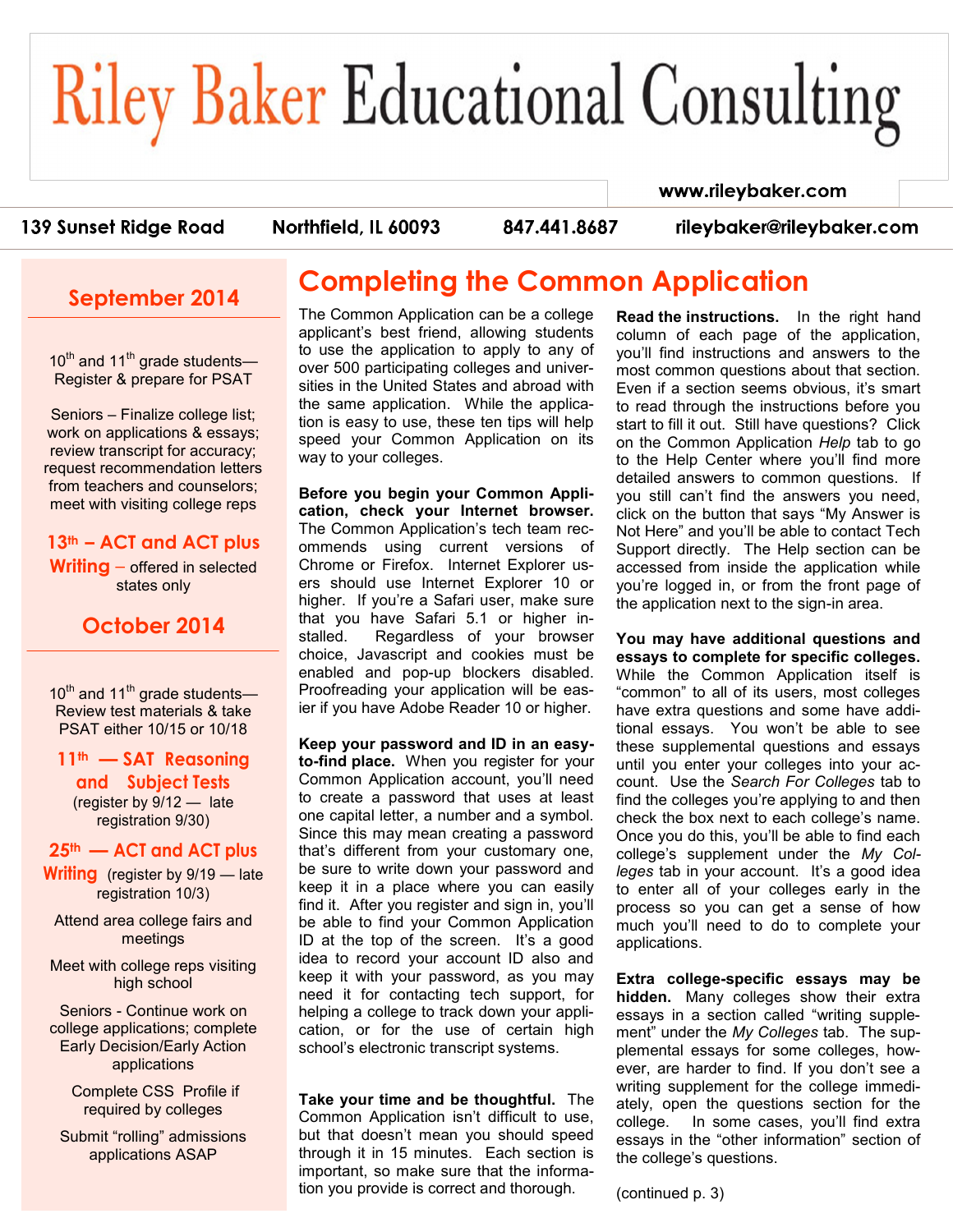## Riley Baker Educational Consulting

#### **Career Options for Chemistry Majors**

Only about 25% of all chemistry majors go on to employment as chemists. Trained to solve problems creatively, perform complex analyses and use research results in decision making, chemistry majors acquire numerous skills valued in a variety of careers.

Biochemist Biomedical engineer Chemical engineer Chemical sales rep Chemist College Professor **Consultant Dentist** Food scientist or technician Forensic scientist or technician Government policy-maker Hazardous waste manager Laboratory technician Materials scientist Medical scientist Patent attorney Perfume chemist Pharmacist Physician Physician's assistant Primary or secondary teacher **Radiologist** Registered nurse Science writer **Veterinarian** 

# **Majors: Chemistry**

Chemists provide the understanding needed to create the products we use each day. The results of their efforts are seen in the medicines that treat diseases, in the fabrics we use in clothing and furniture and in the synthetic materials that make up many of the objects used in daily life. Students skilled in math, curious about the physical world and good at analysis and problem-solving, may enjoy a major in chemistry.

Chemistry majors study the composition, make-up and properties of matter. By learning how one form of matter may react with other molecules to change into a new material, chemists can utilize these chemical reactions to produce the products used in today's technological world.

Initially, chemistry majors begin by taking a core curriculum in the four general areas of chemistry: inorganic, organic, physical and analytical chemistry. These chemistry courses are supplemented by advanced studies in mathematics, biology, computer science and physics.

After a grounding in these general subjects, chemistry students are encouraged to specialize in one of the four traditional subgroups of chemistry. Organic chemists study carbon-based compounds—the chemistry of living things, while inorganic chemists study all other elements. Physical chemists specialize in the structure and properties of matter, while analytical chemists consider the identification of the individual components of complex mixtures.

A major in chemistry requires a great many hours in the laboratory and a large number of required classes. This leaves the chemistry major little time for elective classes. Choosing to combine another major with chemistry will probably add one or more years to your bachelor's degree.

Although some colleges award B.A.s in chemistry and others offer a B.S., there is little real difference between the degrees.

Programs accredited by the American Chemical Society (ACS) are required to offer specific courses regardless of degree, thus assuring that graduates are eligible for ACS certification.

Job opportunities for chemistry majors are expected to be most plentiful at pharmaceutical and biotechnology companies. Although entry level employment is available for those with a B.S./B.A., further study leading to an M.S. or Ph.D. in one of the branches of chemistry will yield more responsible as well as more interesting positions.



Chemistry majors often go on to scientific careers, taking such positions (after advanced study)

as research chemists, pharmacists and physicians. Many others are employed by drug or oil companies, become high school chemistry teachers or work as laboratory technicians.

Crime lab analysts often have degrees in forensic chemistry. A bachelor's in chemistry also provides an appropriate background for those seeking careers as environmental consultants.

Students thinking about a major in chemistry might also want to look at related majors such as chemical engineering, materials engineering, biochemistry, molecular biology, forensic science and environmental science. In selecting your college for one of these majors, consider the breadth and depth of courses offered in your chosen field and the research opportunities available for undergraduate students. Be sure to check to see if the program is ACS certified. You can learn more at the website of the American Chemical Society at [www.acs.org](http://www.acs.org) and by reading about careers in chemistry in the Bureau of Labor Statistics' Occupational Outlook Handbook at [www.bls.gov.](http://www.bls.gov)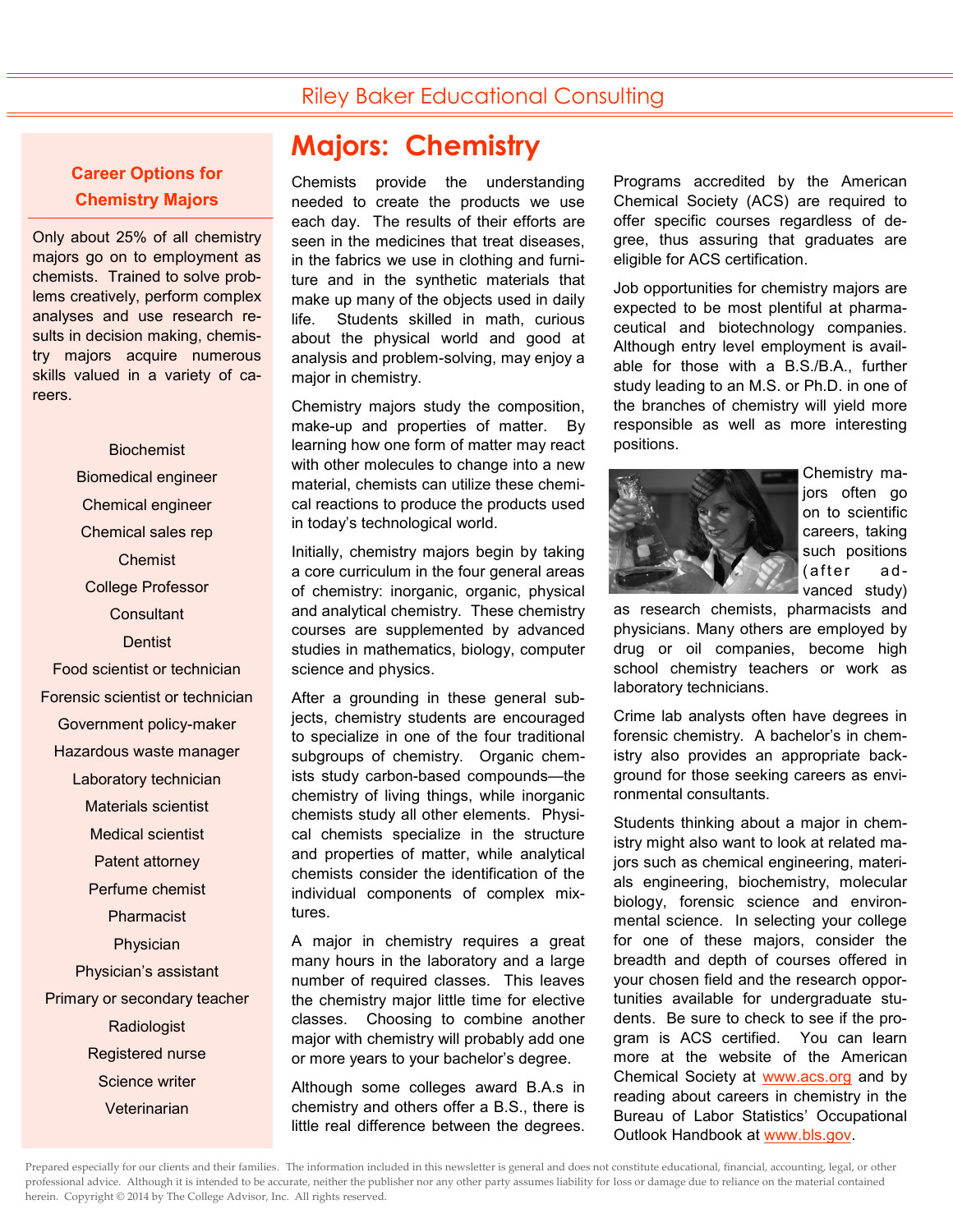# **Financial Matters: The Language of Financial Aid**



When you're searching and applying for college financial aid, it helps to understand the jargon. The FAFSA form (Free Application for Federal Student Aid) employs a bewildering array of acronyms. American students should file a FAFSA as soon as possible after January 1st of senior year. Complete your application online at [https://fafsa.ed.gov.](https://fafsa.ed.gov) To make the process easier, we offer a handy translation guide.

- COA stands for Cost of Attendance. This number includes such costs as tuition, room and board, fees, books, a minimal budget for incidental spending, and two round trips yearly between the college and the student's home.
- EFC is the Expected Family Contribution—the amount student and family are expected to be able to

pay towards the first year of college expenses. The EFC is derived from an analysis of all of the data entered on the FAFSA form.

- ESTABLISHED NEED—the differ- $\bullet$ ence between the COA and the EFC. This is the amount that the college financial aid package will attempt to meet.
- $\bullet$ CSS PROFILE—the College Board form required by many private colleges in addition to the FAFSA. The PROFILE gathers more indepth financial information. If required, complete the College Scholarship Service PROFILE

# **Completing the Common Application** (continued from p.1)

In other cases, the writing supplement won't appear until you complete all of the questions. For example, Cornell University's supplemental essays differ for each of the University's schools. Once an applicant indicates which Cornell school they're applying to in the Academic questions for Cornell, the system will automatically show a writing supplement with the question for that school.

**The FERPA waiver must be completed before you can invite and assign your recommendation writers.**  You'll need to enter into your Common Application account the names and email addresses of the teachers and counselors who'll be writing your recommendations. Before you can do that, however, you'll need to enter at least one college into your account and complete the FERPA waiver form in your account. When you enter the first college into your account, you'll see an item, FERPA and recommenders, appear under the college's name in My Colleges. Click on that link, and you'll be taken to a new page where you can sign the FERPA waiver.FERPA is a U.S. Federal law that protects the privacy of student records. You'll be given the choice of waiving your right to ask colleges for copies of your letters of recommendation or not. Although you have the right to say no to the FERPA waiver, it's usually best to waive your right, as that assures colleges that recommendation letters are truthful and accurate.

**Your Common Application Dashboard helps you stay on top of your application status.** Once you've entered your colleges into your Common Application account, you'll see each college listed under your *Dashboard* tab. Initially, you'll see yellow icons next to each college's application and supplement. Once you have successfully completed and submitted your Common Application and the supplement for a college, the icons will turn to green. Once you indicate the term you're applying for in the colleges' extra questions sections, you'll also be able to quickly scan a list of deadlines for all of your colleges.

**Proofread carefully.** Before you submit your Common Application, you'll see a print preview of your application. It's a good idea to actually print this out and proofread the hard copy before you submit your application. Keep the hard copy in a safe place. If you discover a mistake **after** you submit your

application, you won't be able to correct the application for that school, but you will be able to correct the mistake in your account before you send it to the next school.

**Pay, then sign your application.**  Your application won't be sent to colleges until you pay your application fee and then sign your application, in that order. Once you pay your application fee, your credit card payment will need to clear the system before you can move to the signature page of the application. In rare cases, it can take up to two days for your payment to clear. If your payment doesn't immediately go through, you'll need to return to your account when it does and continue to the signature page before your application can be submitted to that college. Once you've signed your application, your Dashboard icons next to the college will both turn to green. You'll also receive a confirmation email from the Common Application verifying that your application has been successfully submitted. If your Dashboard icons are not green, or you don't receive the confirmation email, make sure that you have paid, signed your application, and hit the final submit button on the signature page.